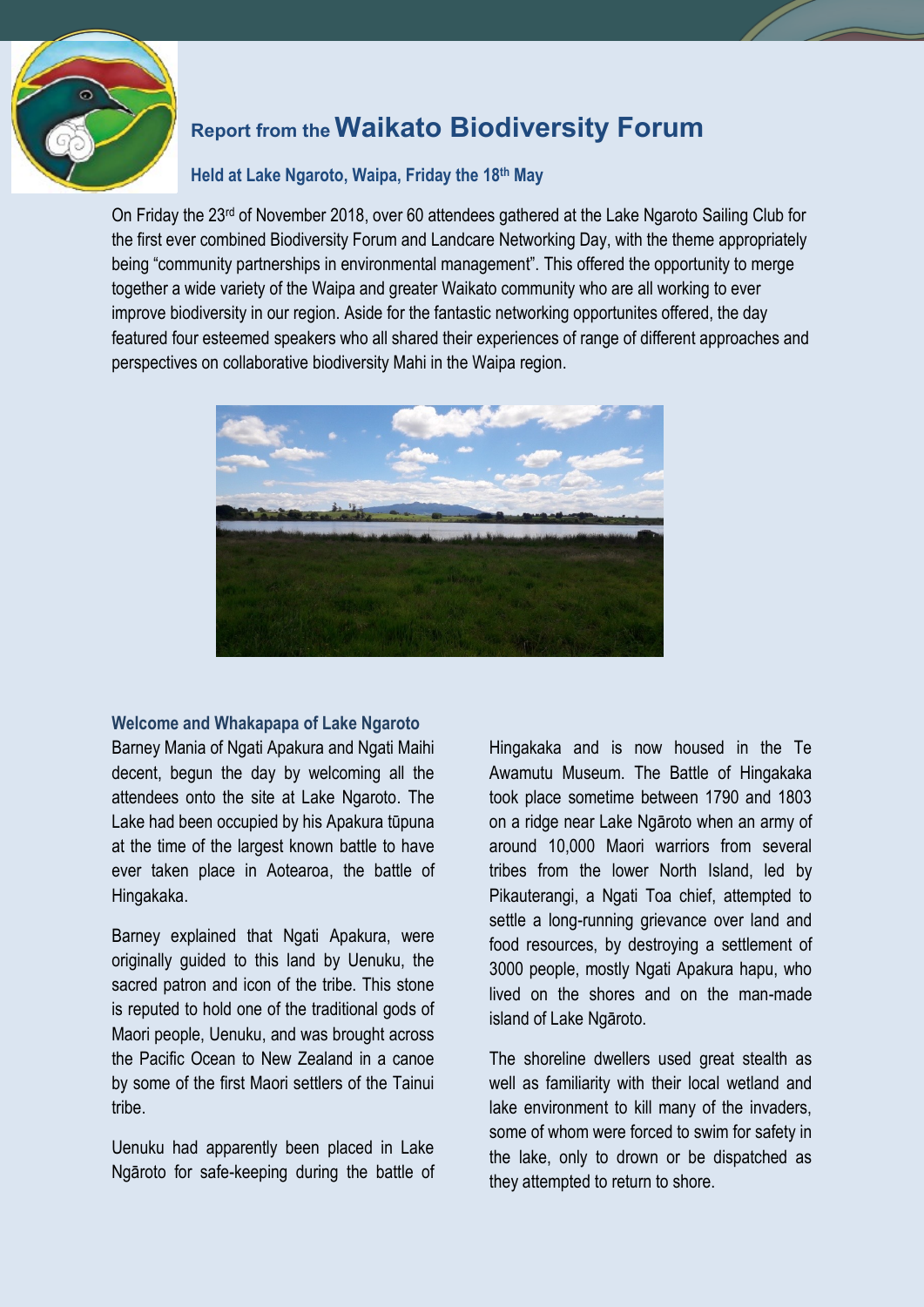A century later, as the wetlands around the lake were drained and the lake water level decreased to support agricultural development, not only were the bones of many who drowned in the lake uncovered, but also a carving was discovered in which a stone was embedded.

This place is also the birthplace of King Pōtatau Te Wherowhero the first Maori King who grew up here and had his inauguration at Rangia o whia (now called Hairini) in 1858, which was attended by many officials including Governor George Grey.

Barney remarked that today Ngaroto is a place for people with thoughts of Kaitiakitanga (protecting our environment) who gather together to hear and see what is happening in the Biodiversity space. In particular to raise awareness of the functions and values of lakes and wetlands, through education, and awareness programmes.

## **Overview of the restoration projects in Waipa district**

Waipa District Council heritage manager Tony Roxburgh started off the talk with a review of the natural and cultural history of the Waipa basin. Much of what he stated coincided with Barney Mania's korero.

Tony described how land use change in the Waipa basin has dramatically changed since

human settlement. Particularly post European settlement where wetlands were drained and forests felled, then eventually converted to pasture, which is now by far the dominant landuse in the area, as seen on the map.

Tony also described how the changes of land use have also resulted in a loss of pre-eurpean cultural sites of significance. Despite this, from the map you can see that there are still a very significant number of identified cultural sites in Waipa. One of these of course being Lake Ngaroto, of which Barney Mania had described aspects of it's significance in detail previously.

Tony and Susan then moved their talk onto how Waipa District Council is working to protect and enhance both natural and cultural heritage of Waipa. There are a range of projects underway in the district which incude; Kakepuku Recreation and Historic Reserve, Lake Mangakaware, Matakitaki Pa, Lake Rotopiko, Te Ara Wai and Lake Ngaroto, which is a great example of these efforts. The idea here is to combine efforts to preserve and enhance natural, cultural and recreational aspects of the lake simultaneously. This has resulted in a number of efforts. Namely to create boarded walkways around the lake to improve recreational value; a significant weed control, pest control and native planting progamme around lake riparian margin; the installation of sediment treatment ponds; the future removal of Yacht club from Pa site and improved signage and protection of all cultural sites surrounding the lake.



**VEGETATION PATTERNS PRE-HUMAN SETTLEMENT** 

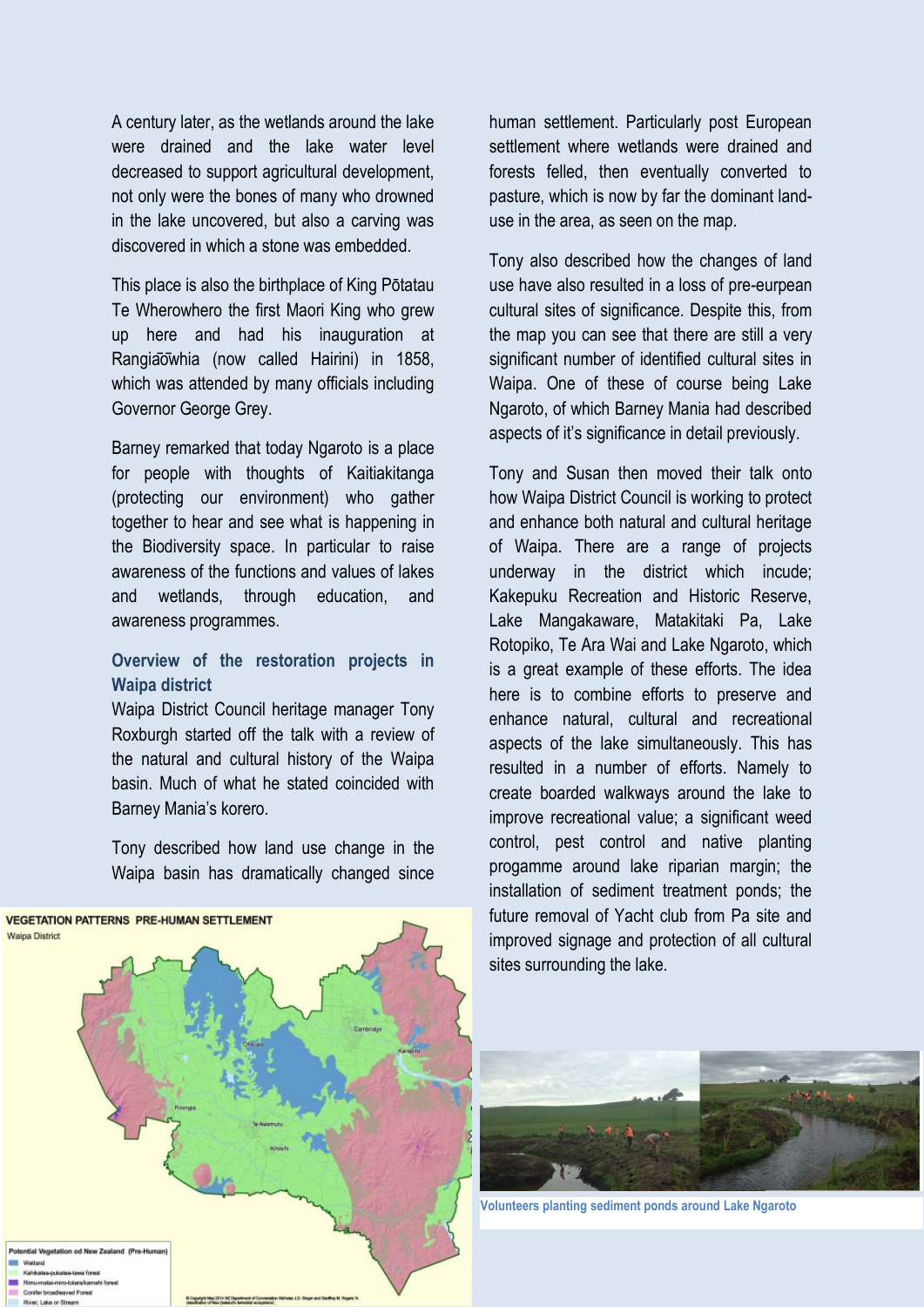**Stock take of pest control activities around peat lakes**

Jenn Sheppard began by giving an overview of the Waipa District's 16 peat lakes, which make up just over half of 31 peat lakes found within the Waikato peat lake system. [The National](https://www.wetlandtrust.org.nz/)  [Wetland Trust](https://www.wetlandtrust.org.nz/) have proposed to reintroduce Pateke into Waipa's Rotopiko East Lake, which has been protected with a Predator proof fence since 2013. So it became essential to investigate the state of predator abundance in the lakes which surround Rotopiko, where Pateke will hopefully proliferate.

Jenn's assessment was made up of two parts. The first being the predator control effort at each of Waipa's 16 lakes and the second being predator abundance. A survey was used to assess the extent of predator control effort with a range of agencies, care groups and land owners. Questions were based on the following critieria; Motivation for predator control; Duration of trapping; Trap and bait type; Trap catch data; Challenges and recommendations.

*The primary motivations identified for individuals to conduct predator control where*; to protect native wildlife; reduce predator numbers protect mallard ducklings; preserve habitat for future generations; participate in 2050 Predator free NZ

*The biggest challenges identified in conducting predator control where* - domestic cat concerns; a lack of research and monitoring; safe access around lakes; how to increasing trap effort and people; managing landscapes around lakes

*Recommendations identified* - to widen Timms traps by 20 cm to target cats; place traps higher in winter to avoid flooding ;drag carcass along bait line as lure; use variety of baits; check traps all year long; have additional traps in catchment; to reduce human scent and avoid

deterring predators, check traps no more than every three weeks

*Predator control effort at Waipa peat lakes* - Around 50 people participate in control. They spend an average of 4.7 min per trap. Traps are usually checked every 3 weeks or 12 times a year. With around 400 hrs of trap checking taking place in total. Which is 50 working days (quite a bit of predator control!).

*Predator abundance results* - Predator control reduced predator detection by more than 50%, so we know predator control is working! Possums and mice are least targeted of predators but are present at most lakes. We also know they are predators of bird eggs and nestlings. Control reduced predator detection by more than 50%.

Trap data was assessed from 6 lakes and being that collection methods were not standardised so this made comparisons between sites difficult.

*Additional recommendations* - Place carpet under track to deter grass and overgrown vegetation. Raise A24's with 100 mm wedge so hedgehogs can roll off

*Final points -* 1. We need to conduct biodiversity monitoring. 2. Need to standardise reporting. 3. We Need to share results, know what works at nearby lakes, and obtain assistance from others at nearby lakes, and furthermore to form a collective group.



**Jenn in action during her talk.**